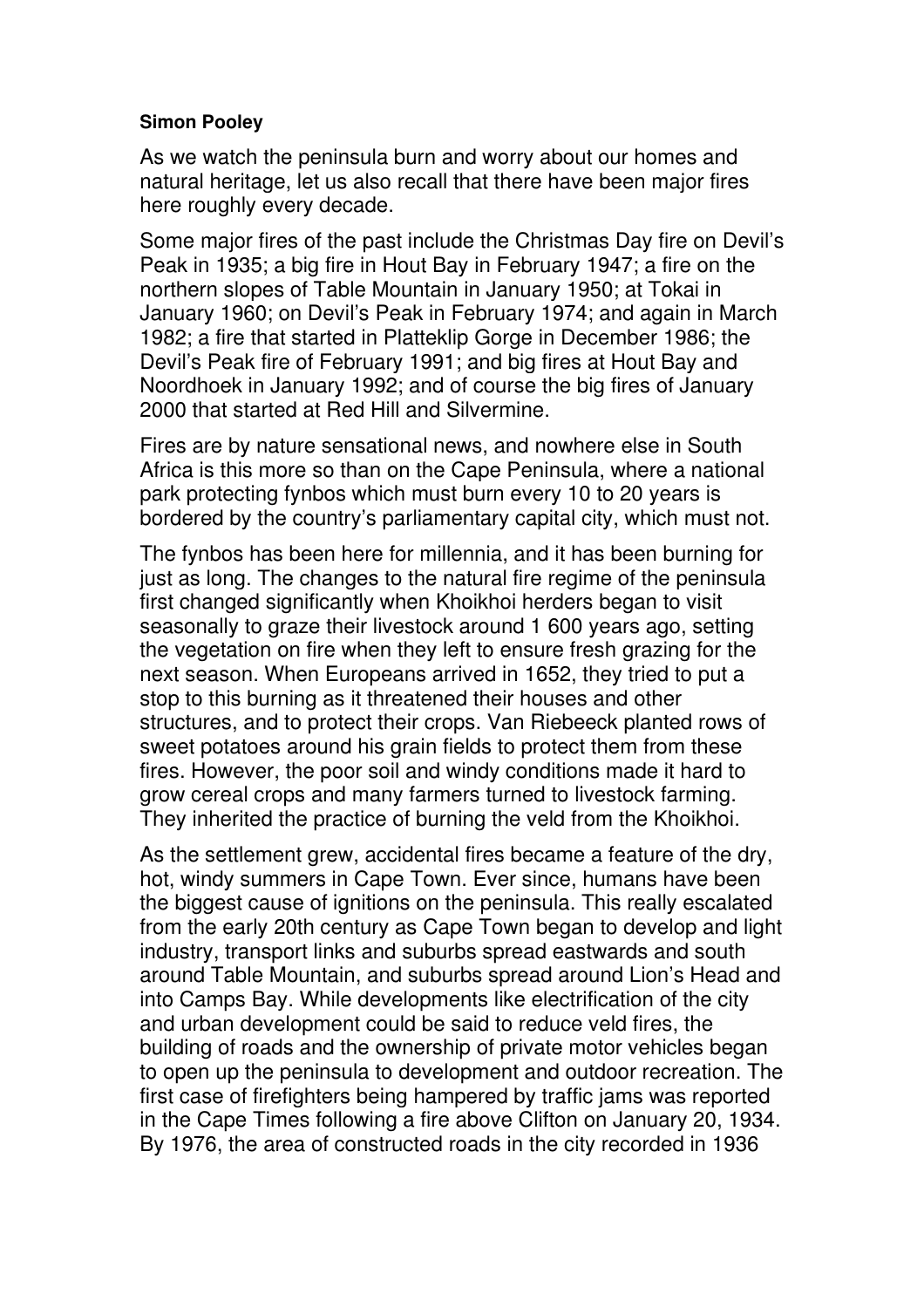had trebled, and the southern suburbs and peninsula were being rapidly developed.

Fire incidence increased steadily and the intervals between the many small fires decreased.

The introduction of plants like wattles and hakeas to stabilise driftsands on the peninsula from the mid-19th century, to allow development and the building of roads and railways, made fires more intense and difficult to control. The development of forestry on the slopes of the Table Mountain chain similarly changed the fire geography of the peninsula. While well-run state plantations were relatively well protected from fire, when they did catch fire the resulting blazes were virtually unstoppable. Most of the commercial plantations were phased out by the 1970s, with only Tokai and Cecilia forests remaining as (largely) recreational areas. An unexpected disadvantage of this was that foresters no longer maintained fire protection measures.

Things really fell apart with the disbanding of state forestry by PW Botha from 1986, and the resulting collapse of the hard-won links between research, planning and management of fire in the region. That said, public opposition on the peninsula had prevented the prescribed burning that had become policy for fynbos mountain catchments in 1970. A sustained anti-fire campaign since the 40s, vividly depicted in the fire awareness booklet Bokkie the Grysbok (1962) which still adorns posters on the peninsula today, had created powerful resistance to the use of fire on the peninsula. Even though major breakthroughs in our understanding of the importance of fire for fynbos were made in the 80s, this knowledge had limited impact outside of forestry and conservation circles.

South Africa's political revolution in the 90s resulted in a vacuum in environmental management. Although important progress was made, notably a unification of protected areas into the Table Mountain National Park, and the hiring of a helicopter to be based at Newlands, management of invasive plants and fire prevention suffered. Thus the creation of Working for Water by Guy Preston and others working with Kader Asmal presented a very welcome development. A shortterm disadvantage of the focus on removing aliens was that fire was presented primarily as a threat to water supplies. When a big fire ripped through the peninsula in January 2000, torching 8 370ha of vegetation and destroying property, the major response was anti-fire.

On the peninsula itself the problem has long been (and remains) the fragmented nature of land ownership and thus management. Public perception that fires are destructive remains a hampering factor.